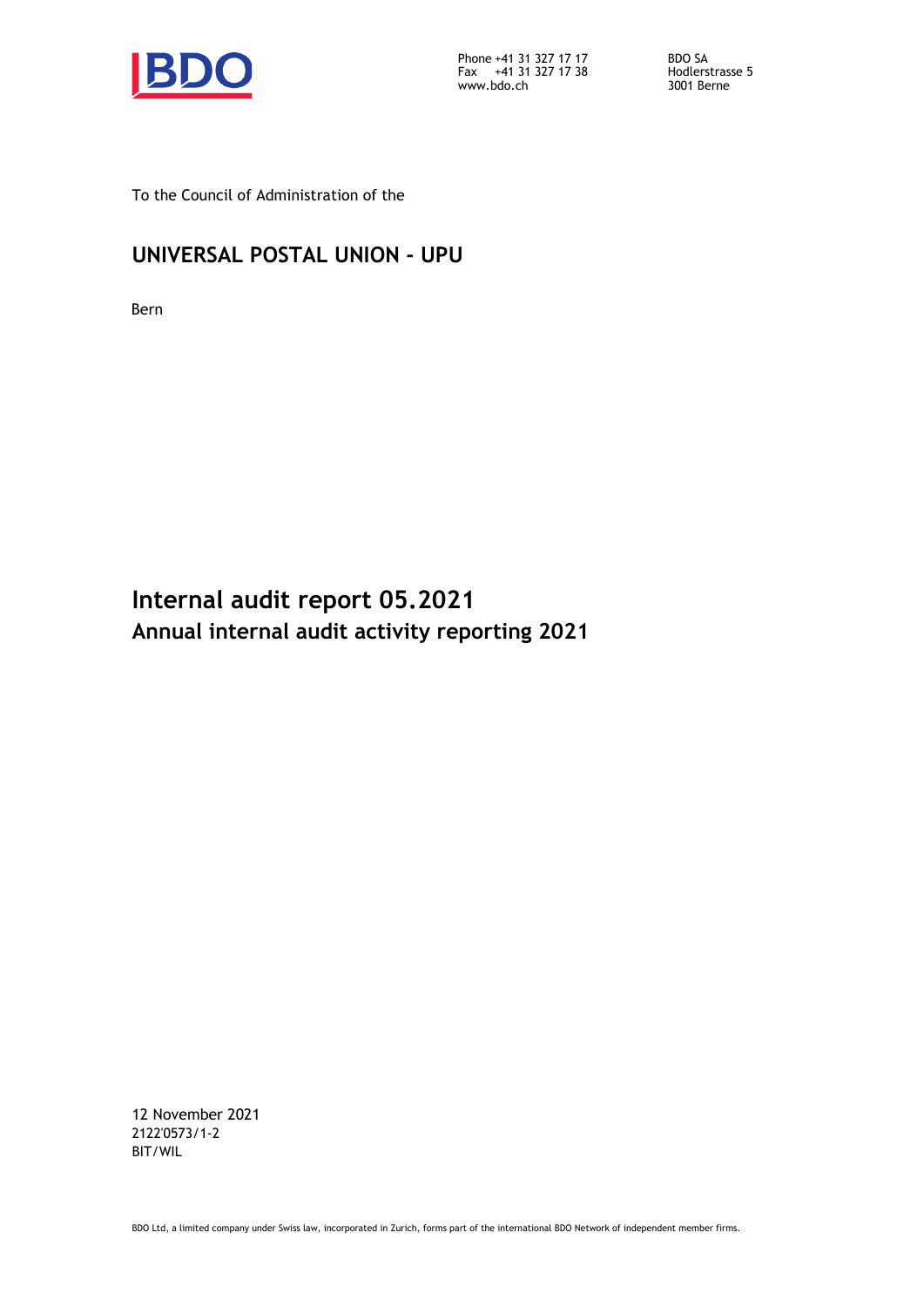

| Report number              | 05.2021                  |
|----------------------------|--------------------------|
| Audit period               | 2021 (January - October) |
| Draft report distribution  | 25 October 2021          |
| Date of the report         | 12 November 2021         |
|                            | Director general         |
| Distribution of the report | Internal Audit Committee |
|                            | General Management       |
|                            | External auditor         |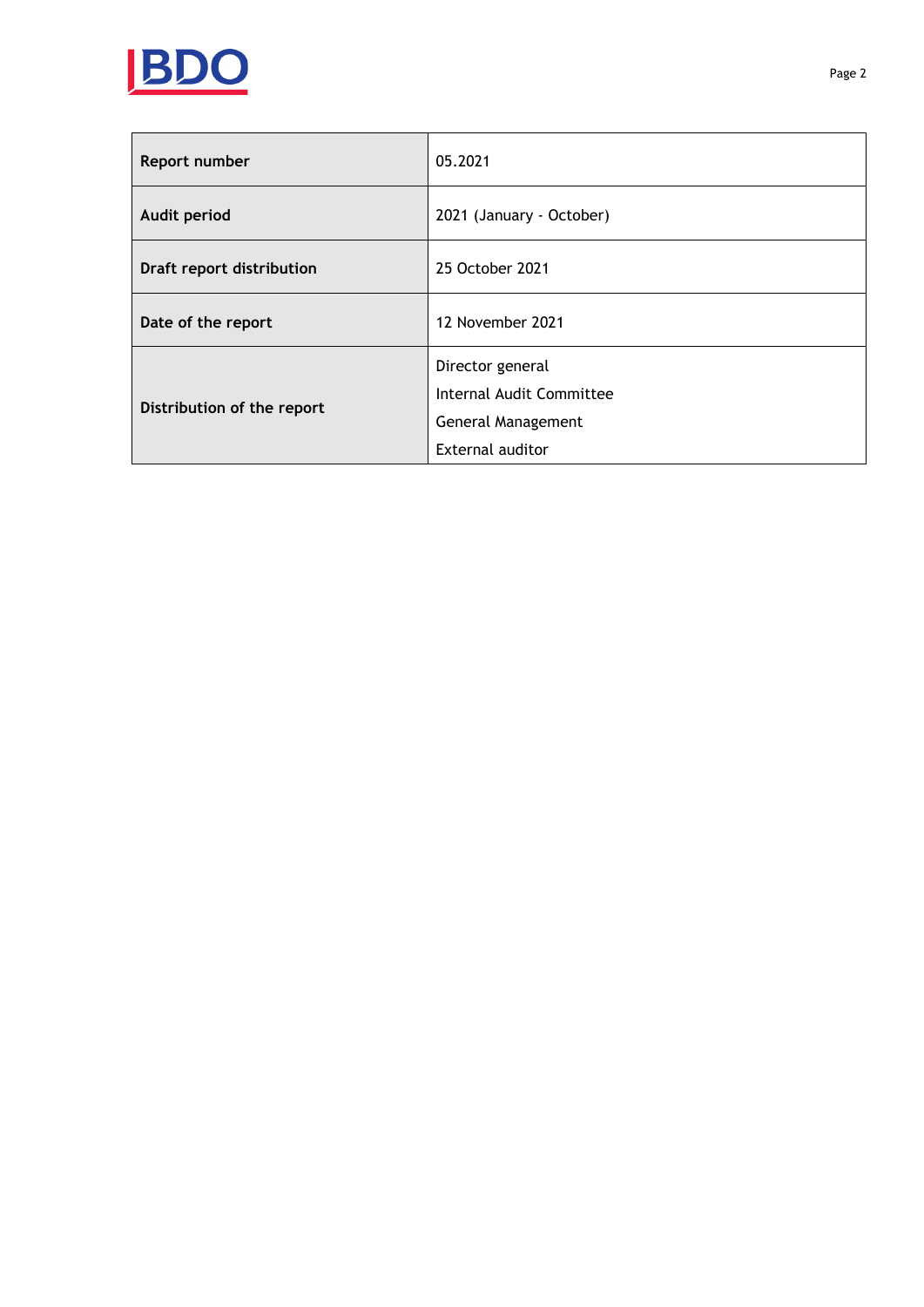

| Table of contents |                                         | Page |
|-------------------|-----------------------------------------|------|
| $\mathbf 1$       | ANNUAL ACTIVITY REPORT                  | 4    |
| $2^{\circ}$       | INTERNAL AUDIT 2021 - MAIN OBSERVATIONS | 5    |
| $\mathbf{3}$      | <b>FINAL REMARK</b>                     |      |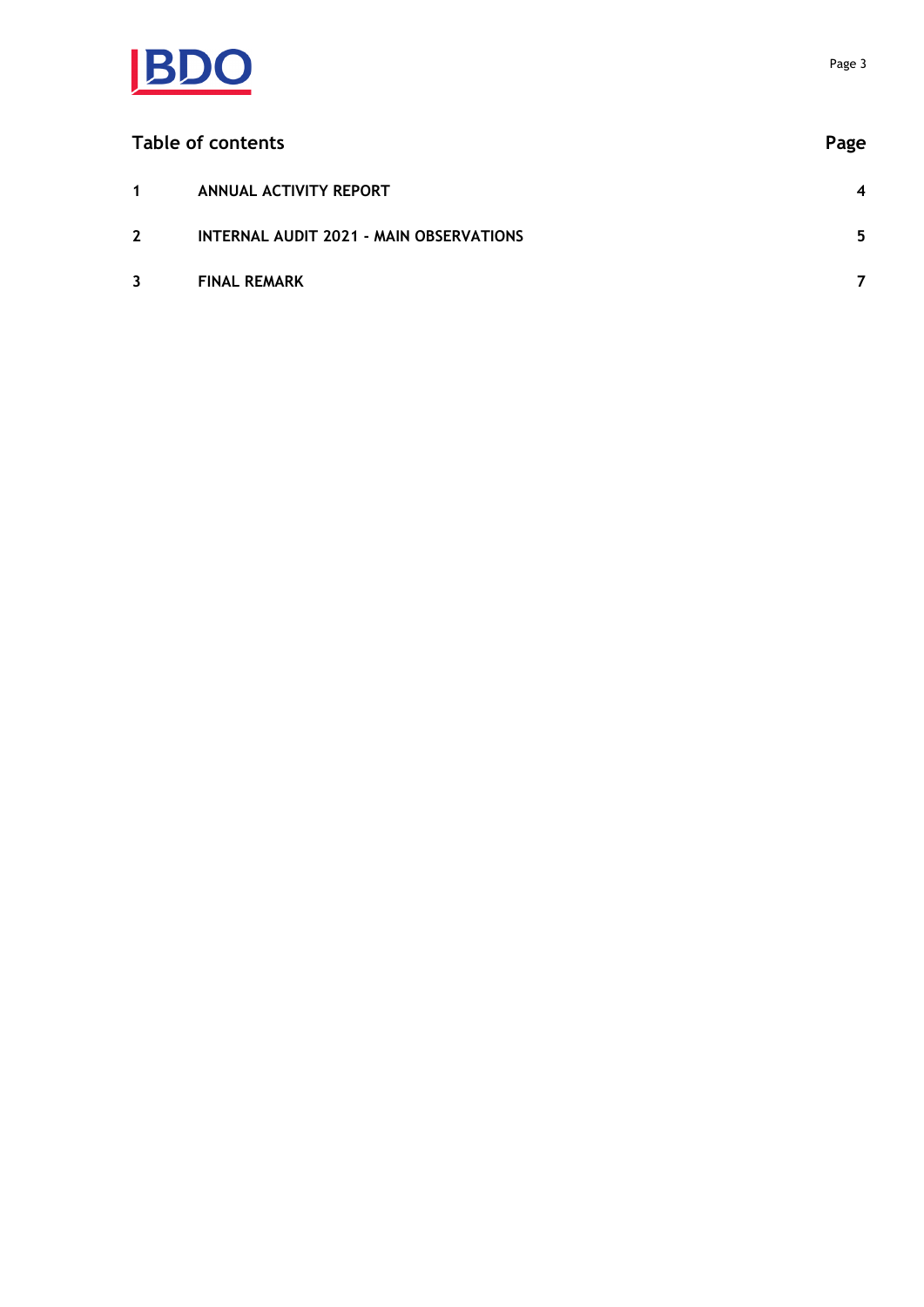

# <span id="page-3-0"></span>**1 ANNUAL ACTIVITY REPORT**

#### **Internal audit function**

The internal audit charter establishes that "the internal auditor writes an annual report, with view to be presented, in its entirety, at the next Council of administration meeting, together with the appropriate observations from the Director General".

#### **Handover of the internal audit mandate**

Following a "UPU internal audit" tender, BDO was selected by the Tender and Procurement Committee to take over the internal audit function for six years 2018 - 2023.

In order to confirm our understanding of the environment of the UPU in its various business segments, BDO gained knowledge on the basis of actual documentation of the organisation. Moreover, meetings with the external auditor, le contrôle fédéral des finances, were conducted to obtain a better understanding of the institution. On this basis, a risk assessment, an audit planning for the year 2018 and a rotation plan for the years 2018 - 2023 were established. In consultation with UPU, the audit plan of 2021 was adjusted due to the corona pandemic.

#### **Internal audit as part of the wider UPU risk management framework**

The above-mentioned charter states that, "internal auditing is defined, at UPU, as an independent function bringing to the Director General and, through him, to the Governing Bodies, the assurance that the organisation is managed in an efficient manner".

Internal audit forms part of the wider risk management framework that is based on the concept of the "lines of defence". The UPU framework is outlined below:

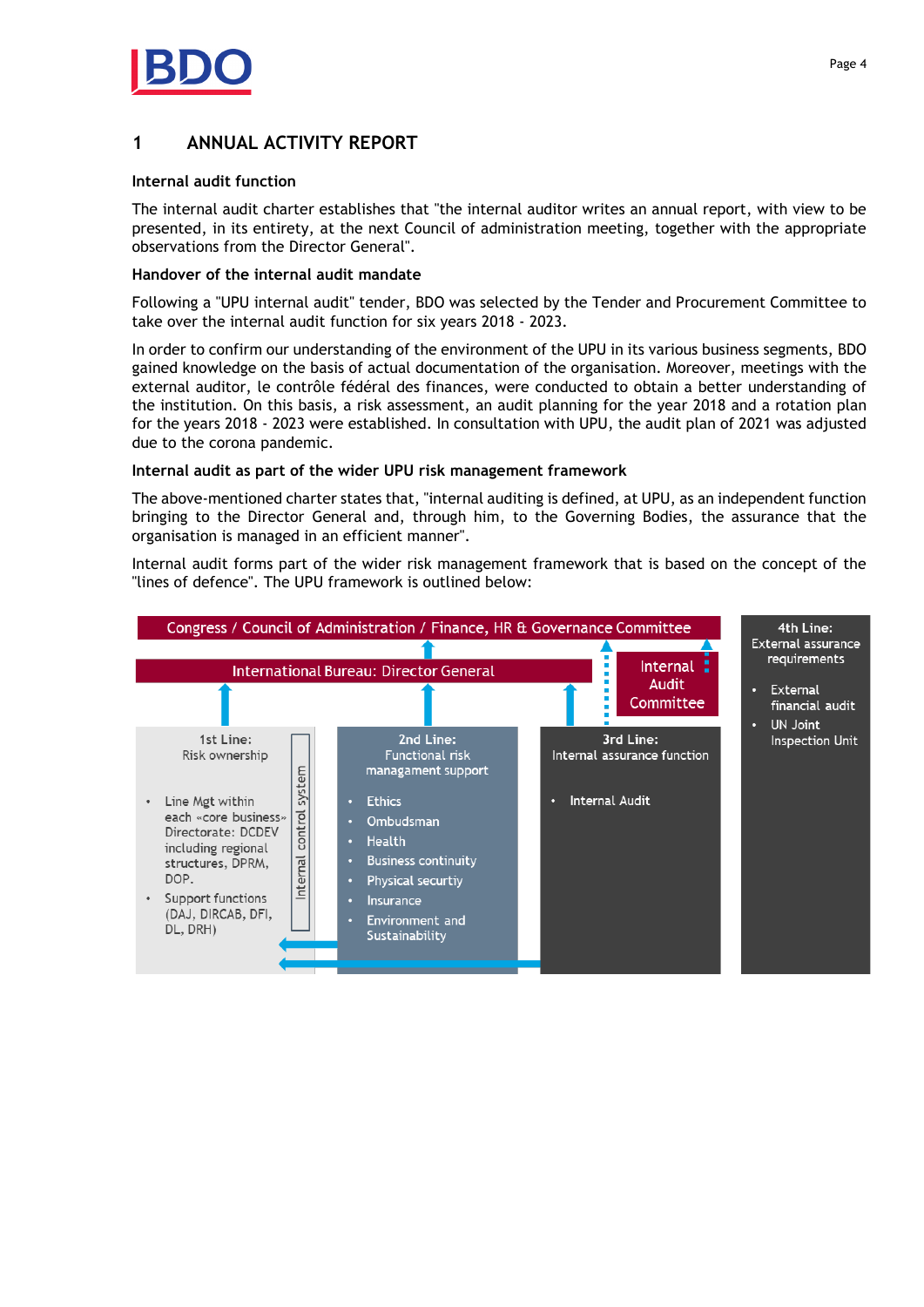

#### **Risk assessment & audit planning 2021**

According to the IIA norms, the internal audit evaluates the risk of the organisation at the planning stage. The risk assessment and the audit planning were elaborated on the basis of the strategy 2017-2020 presented at the congress in Istanbul in 2016, the existing risk assessment from 2017, the knowledge gained through the handover process and eventual specific expectations from the International Bureau.

The 2021 audit planning was approved by the Director General.

# <span id="page-4-0"></span>**2 INTERNAL AUDIT 2021 - MAIN OBSERVATIONS**

For the year 2021, we have issued three audit reports, one as scheduled in the audit plan, one mission was added during the way and one regarding a special investigation. A further audit will occur during the 4th quarter of 2021.

For each of those assignments, a planning memorandum was issued, the main objectives of those assignments were:

- Review the coverage of the identified risks;
- Review the organisation of the area audited;
- Identify and discuss management's actions and responses to the risk drivers;
- Identify areas of potential further improvement in Management's actions and responses.

All the recommendations issued in our reports were presented to the General Management in order to obtain their comments. The General Management has accepted our recommendations.

All the internal audit reports were presented to the Internal Audit Committee.

The conclusions of those audits were not designed to underline those well-functioning elements in the internal control system, but rather to draw Management's attention to relative weaknesses if any.

The findings and recommendations stemming from the internal audits performed have been discussed with the management teams concerned. Those teams share the conclusions and have established action plans with a view to strengthening Management's responses to the risk drivers.

#### **Internal audit report 06.2020 - Management of the Business Continuity in relation to COVID-19**

The objective of this audit is to assess the organisation and the internal controls related to the reactions due to COVID-19.

We evaluated / reviewed the following processes / areas:

- Review of the regulations
- Switch to home office
- Maintain daily business

Our main observations are the following:

*1. Define and trace working hours for teleworking*

Predefined working hours exist for working in the office. On the other hand, no core period, when employees have to be online is defined for working remotely at home. Furthermore, the working time is not traced, as badging at home is not possible.

As home office is still practiced, we recommend to evaluate whether a defined attendance time is needed and evaluate whether it would make sense, with reference to the Swiss law, to have the working hours written down by the employees and controlled by supervisors.

Implementation planned by the end of 2021.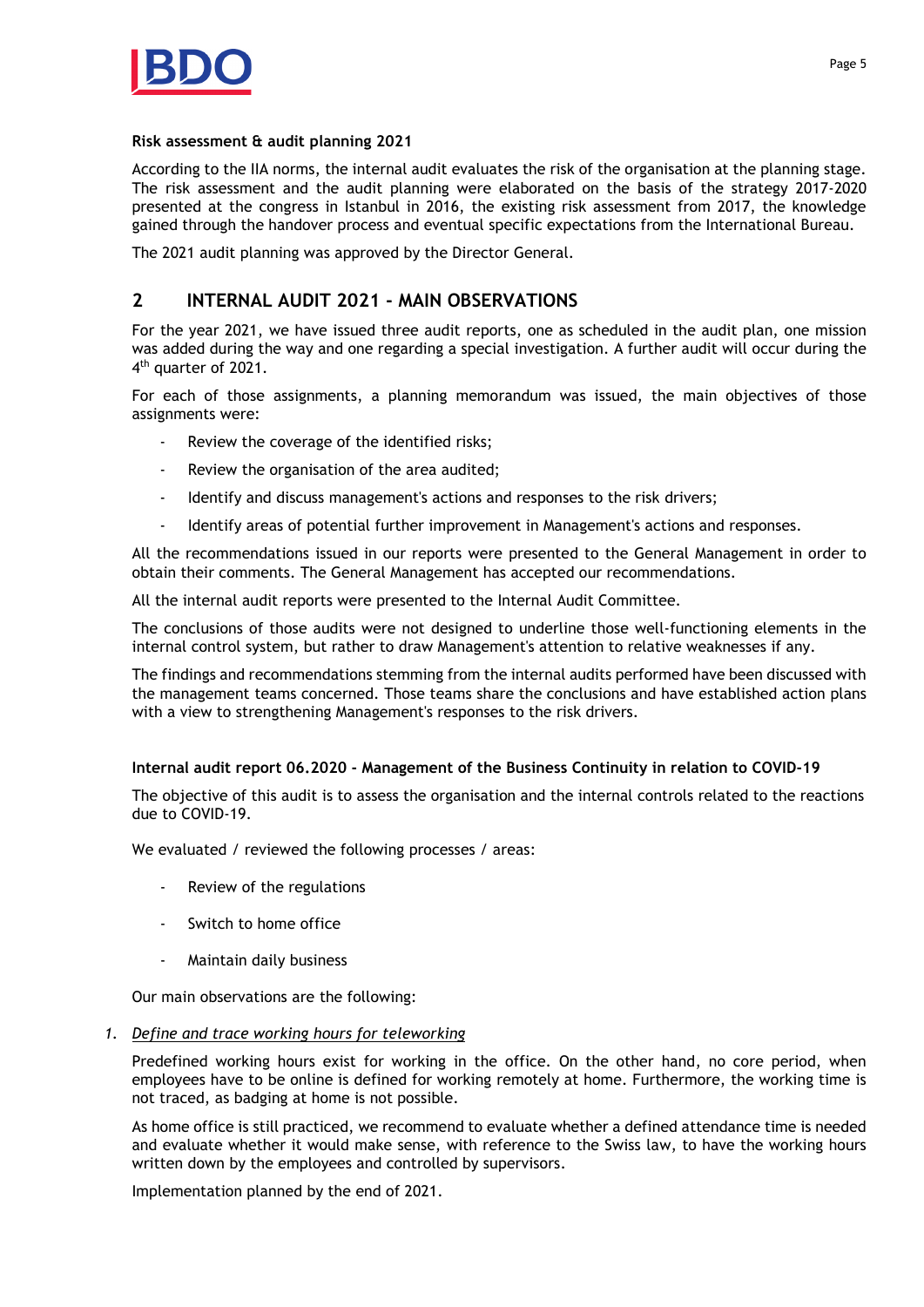

# *2. Include the regulation of home office expenses*

The payment of expenses caused by teleworking is not regulated.

We recommend that you always keep an eye on the current discussions regarding labor law and evaluate, in which way UPU wants to implement the decisions that are valid under Swiss Law.

Implementation planned by the end of 2021.

## *3. Review the regulations and implement further subjects*

No information in the administrative instruction regarding further important subjects.

We recommend you to give clear instructions and information concerning the mentioned points are: - Data security

- liability of the employees

Implementation planned by the end of 2021.

#### *4. Cloud solution on private laptop*

Due to the cloud solution, employees have, in some cases, to save documents on their private laptop. We recommend you to find a solution in regard of saving documents locally on the private desktops Implementation deadline from June 2021 postponed to end of 2021

#### *5. Alternatives to passenger flights*

The postal network relies heavily on passenger airplanes. Many of them were cancelled due to the pandemic.

We recommend you to seek for further alternatives which can also be used in the long term.

IB has taken actions in this regard. Alternative transport options have been explored immediately from March 2020.

#### **Internal audit report 02.2021 - Risk Assessment**

The objective of this audit is the identification and evaluation of the major risks that can threaten the achievement of UPU's strategic objectives. This risk assessment will enhance transparency, promote awareness and understanding of risk issues and foster risk dialogue.

This risk assessment was conducted in different steps: first the risks from 2017 were compared to the new Abidjan Postal Strategy & Business Plan 2021 – 2025 and redefined, then participants were asked to answer an online questionnaire and to classify the risks. Finally, interviews were conducted with some of the participants in order to discuss those risks, the actual mitigation measures and potential new additional risks and mitigation measures.

The total amount of 17 risks has been categorized according to their significance and likelihood as followed:

- Significant risk: 7
- Medium risk: 7
- Insignificant risk: 3

The main risks identified as significant are the following:

*1. Raison d'être*

The organisation is not able to address all the demands of the member countries with the regular budget due to lack of people, thus further reducing its ability to remain relevant and to continue to fulfil its role as the only global organisation in this sector. The resource allocation model should be rethought. As the market of the designated operators is diminishing, companies from the private sector should be targeted.